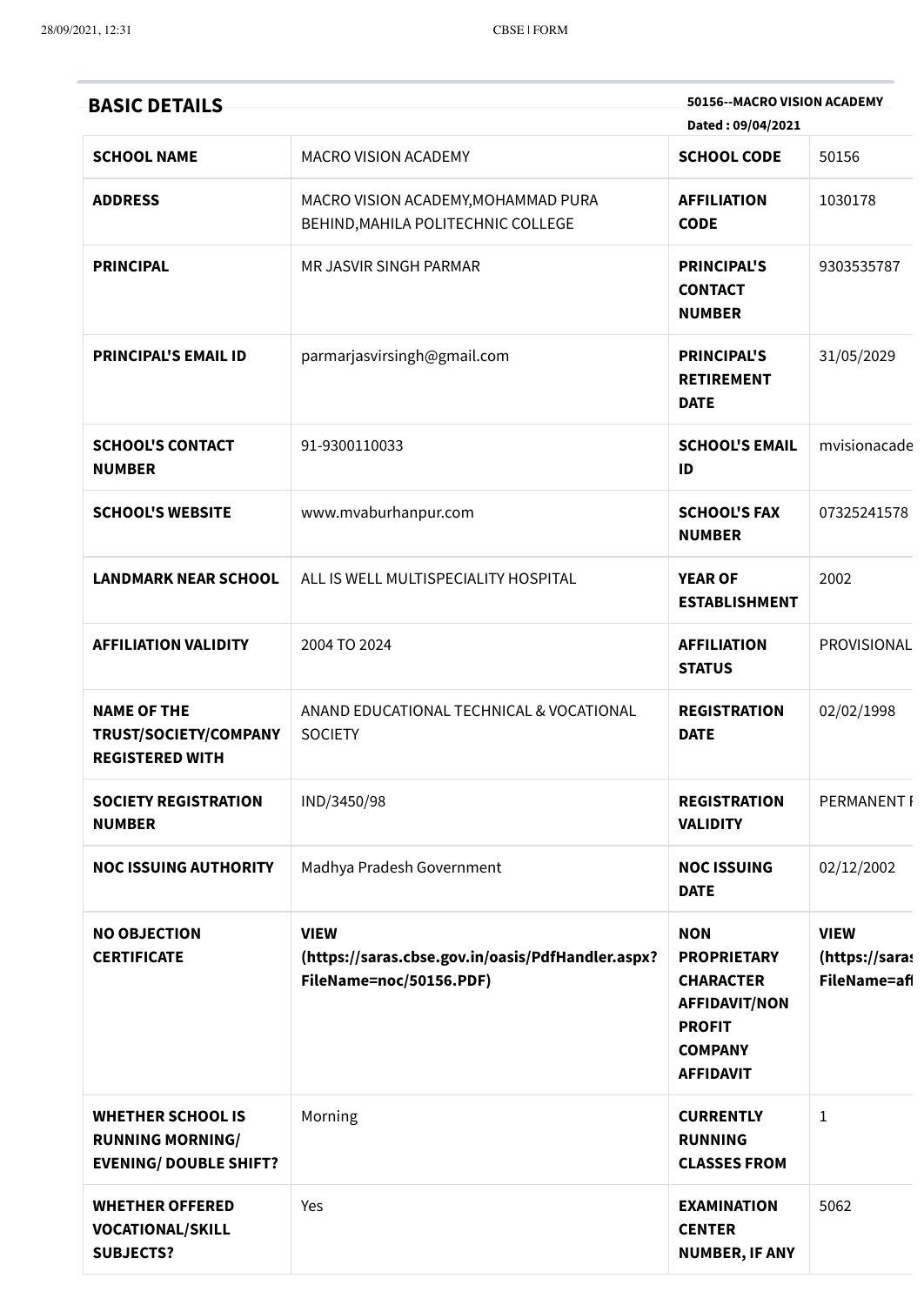| <b>FACULTY DETAILS</b>                                                                                                                                                                                                  |    | 50156--MACRO VISION ACADEMY                                                                            |    |
|-------------------------------------------------------------------------------------------------------------------------------------------------------------------------------------------------------------------------|----|--------------------------------------------------------------------------------------------------------|----|
|                                                                                                                                                                                                                         |    | Dated: 15/09/2019                                                                                      |    |
| TOTAL NUMBER OF TEACHERS (ALL CLASSES)                                                                                                                                                                                  | 79 | <b>NUMBER OF PGTs</b>                                                                                  | 26 |
| <b>NUMBER OF TGTs</b>                                                                                                                                                                                                   | 28 | <b>NUMBER OF PRTS</b>                                                                                  | 11 |
| <b>NUMBER OF PETS</b>                                                                                                                                                                                                   | 10 | <b>OTHER NON-</b><br><b>TEACHING STAFF</b>                                                             | 10 |
| NUMBER OF MANDATORY TRAINING QUALIFIED TEACHERS                                                                                                                                                                         | 8  | <b>NUMBER OF</b><br><b>TRAININGS</b><br><b>ATTENDED BY</b><br><b>FACULTY SINCE</b><br><b>LAST YEAR</b> | 5  |
| <b>WHETHER SPECIAL EDUCATOR APPOINTED?</b>                                                                                                                                                                              |    | <b>WHETHER</b><br><b>COUNSELLOR AND</b><br><b>WELLNESS</b><br><b>TEACHER</b><br><b>APPOINTED?</b>      |    |
| <b>HAS MANDATORY TRAINING OF TEACHERS AS PER THE TRAINING POLICY</b><br>(SECTION-16 OF AFFILIATION BYE-LAWS)<br>(http://cbseaff.nic.in/cbse_aff/attachment/onlineservices/affiliation-Bye-<br>Laws.pdf) BEEN COMPLETED? |    | <b>NUMBER OF NTTs</b>                                                                                  |    |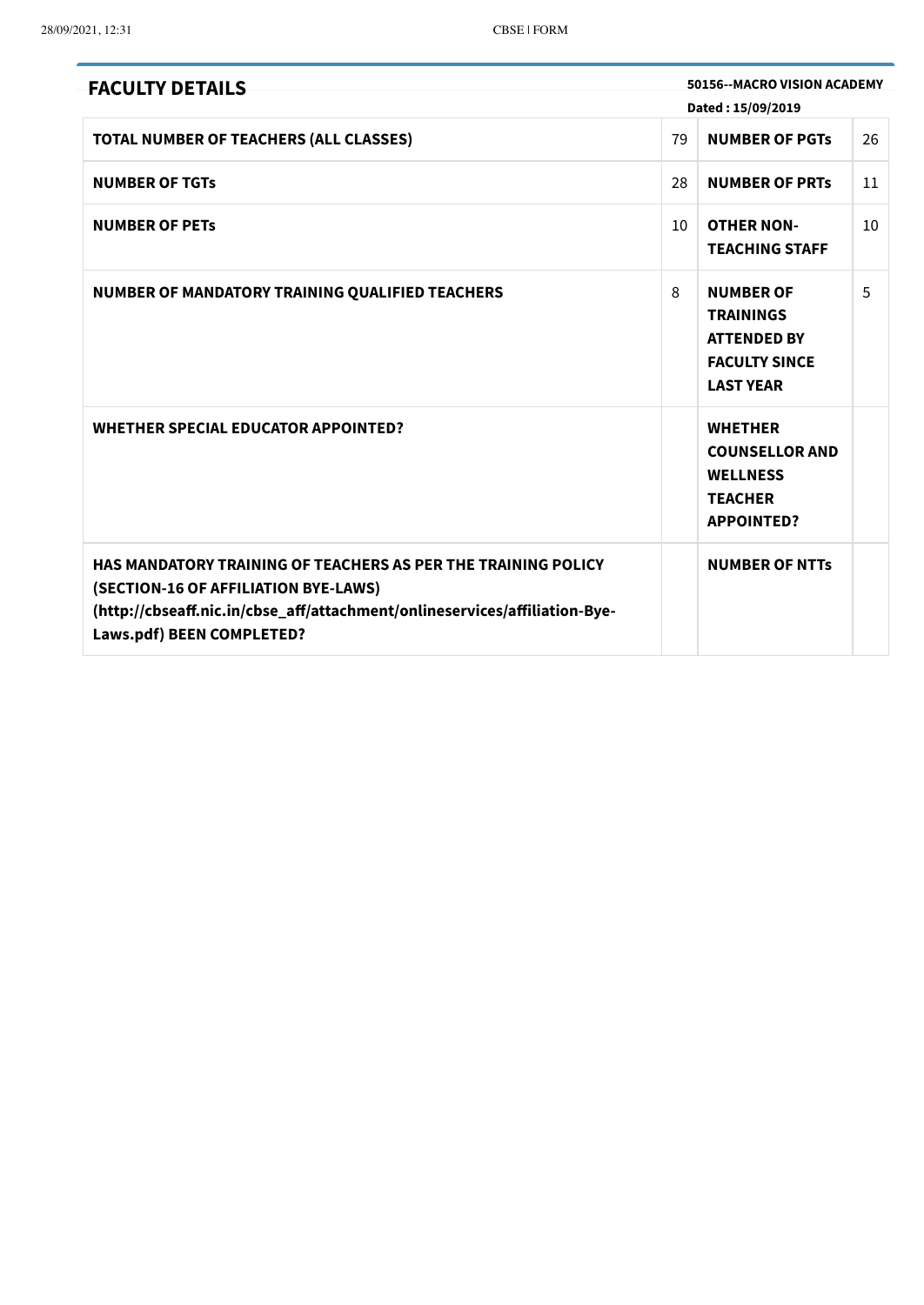**STUDENT DETAILS 50156--MACRO VISION ACADEMY Dated : 18/09/2021**

| <b>CLASS</b>            | <b>TOTAL NUMBER OF SECTIONS</b> | <b>TOTAL PER CLASS INTAKE</b> | $\sim$ $\sim$<br><b>TOTAL NUMBER OF STUDENTS</b> |
|-------------------------|---------------------------------|-------------------------------|--------------------------------------------------|
| $\mathbf 1$             | 02                              | $90\,$                        | 42                                               |
| $\mathbf{2}$            | $02\,$                          | 90                            | 63                                               |
| $\mathbf{3}$            | 03                              | 135                           | 74                                               |
| 4                       | 03                              | 135                           | 107                                              |
| 5                       | 04                              | 180                           | 99                                               |
| $\bf 6$                 | 04                              | 180                           | 125                                              |
| $\overline{\mathbf{7}}$ | 04                              | 205                           | 160                                              |
| 8                       | 07                              | 280                           | 194                                              |
| 9                       | 09                              | 405                           | 342                                              |
| 10                      | 09                              | 405                           | 366                                              |
| 11                      | 15                              | 600                           | 450                                              |
| 12                      | 14                              | 560                           | 464                                              |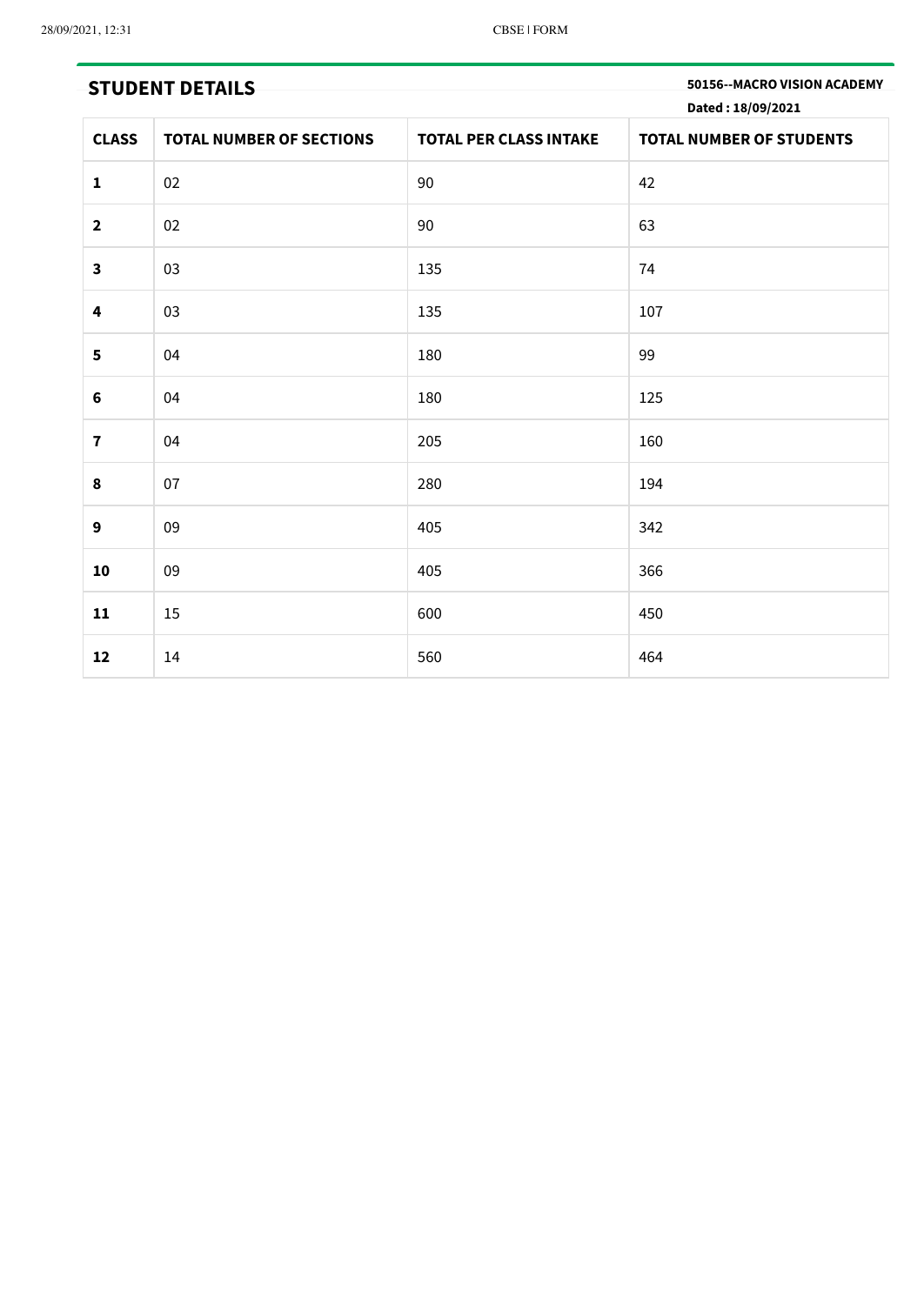| <b>INFRASTRUCTURE DETAILS</b>                                             |              | 50156--MACRO VISION ACADEMY<br>Dated: 10/04/2021                                     |              |  |
|---------------------------------------------------------------------------|--------------|--------------------------------------------------------------------------------------|--------------|--|
| <b>TOTAL NUMBER</b><br>OF SITES OF<br><b>SCHOOL</b>                       | 01           | <b>TOTAL NUMBER</b><br>OF BUILDING<br><b>BLOCKS</b>                                  | 04           |  |
| <b>TOTAL AREA OF</b><br><b>SCHOOL IN</b><br><b>SQUARE METRES</b>          | 8093         | <b>TOTAL NUMBER</b><br><b>OF</b><br><b>PLAYGROUNDS</b>                               | 02           |  |
| <b>TOTAL AREA OF</b><br><b>PLAYGROUND IN</b><br><b>SQUARE METRES</b>      | 5556         | <b>TOTAL NUMBER</b><br><b>OF ROOMS</b>                                               | 74           |  |
| <b>TOTAL NUMBER</b><br>OF SMALL-SIZED<br><b>ROOMS</b>                     | $\mathbf 0$  | <b>TOTAL NUMBER</b><br>OF MEDIUM-SIZED<br><b>ROOMS</b>                               | 65           |  |
| <b>TOTAL NUMBER</b><br>OF LARGE-SIZED<br><b>ROOMS</b>                     | 9            | <b>TOTAL NUMBER</b><br><b>OF MALE REST</b><br><b>ROOM</b>                            | 04           |  |
| <b>TOTAL NUMBER</b><br>OF FEMALE REST<br><b>ROOM</b>                      | 04           | <b>NUMBER OF</b><br><b>GIRLS TOILET</b>                                              | 20           |  |
| <b>NUMBER OF BOYS</b><br><b>TOILET</b>                                    | 30           | <b>NUMBER OF</b><br><b>TOILETS FOR</b><br><b>DIFFERENTLY</b><br><b>ABLED PERSONS</b> | 01           |  |
| <b>NUMBER OF</b><br><b>WASHROOMS</b><br><b>FOR FEMALE</b><br><b>STAFF</b> | 03           | <b>NUMBER OF</b><br><b>WASHROOMS FOR</b><br><b>MALE STAFF</b>                        | 03           |  |
| <b>TOTAL NUMBER</b><br><b>OF LIBRARIES</b>                                | 01           | <b>NUMBER OF</b><br><b>LABORATORIES</b>                                              | 04           |  |
| <b>TOTAL NUMBER</b><br><b>OF STUDENT</b><br><b>CANTEENS</b>               | $\mathbf{1}$ | <b>TOTAL NUMBER</b><br><b>OF STAFF</b><br><b>CANTEENS</b>                            | $\mathbf{1}$ |  |
| <b>NUMBER OF</b><br><b>WATER</b><br><b>PURIFIERS/ROS</b>                  | 05           | <b>NUMBER OF</b><br><b>AUDITORIUMS</b>                                               | 0            |  |
| <b>NUMBER OF</b><br>LIFTS/ELEVATORS                                       | 02           | <b>NUMBER OF</b><br><b>DIGITAL</b><br><b>CLASSROOMS</b>                              | 51           |  |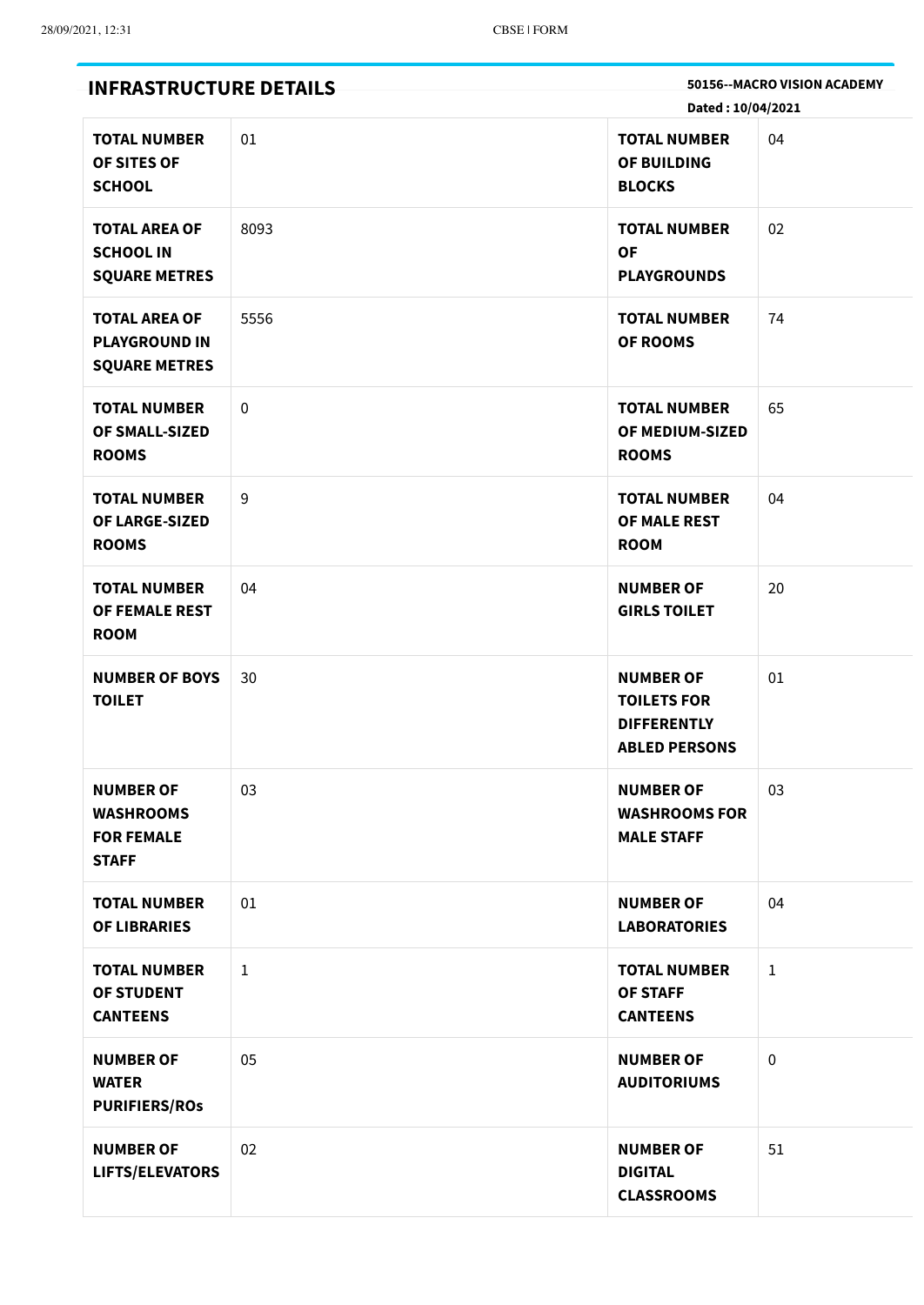| <b>DOES THE</b><br><b>SCHOOL HAVE</b><br><b>HOSTEL FACILITY</b>                    | <b>YES</b> | <b>DOES THE</b><br><b>SCHOOL HAVE</b><br><b>GUARDS</b><br><b>EMPLOYED FOR</b><br><b>SAFETY</b> | <b>YES</b>  |
|------------------------------------------------------------------------------------|------------|------------------------------------------------------------------------------------------------|-------------|
| <b>DOES THE</b><br><b>SCHOOL HAVE</b><br><b>FIRE</b><br><b>EXTINGUISHERS</b>       | <b>YES</b> | <b>DOES THE</b><br><b>SCHOOL HAVE</b><br><b>SPRINKLERS</b>                                     | <b>YES</b>  |
| <b>DOES THE</b><br><b>SCHOOL HAVE</b><br><b>CCTV CAMERAS</b><br><b>INSTALLED?</b>  | <b>YES</b> | <b>IS THE SCHOOL</b><br><b>EXAMINATION</b><br><b>CENTER OF CBSE?</b>                           | <b>YES</b>  |
| <b>TOTAL NUMBER</b><br><b>OF COMPUTERS</b><br><b>IN ALL</b><br><b>COMPUTER LAB</b> | 110        | <b>DOES THE</b><br><b>SCHOOL HAVE</b><br><b>WEB SERVERS</b>                                    | <b>YES</b>  |
| <b>DOES THE</b><br><b>SCHOOL HAVE A</b><br><b>BOUNDARY</b><br><b>WALL?</b>         | <b>YES</b> | <b>IS YOUR SCHOOL</b><br><b>BARRIER FREE/</b><br><b>HAS RAMPS?</b>                             | <b>NO</b>   |
| <b>DOES THE</b><br><b>SCHOOL HAVE</b><br><b>CLINIC FACILITY?</b>                   | <b>YES</b> | <b>DOES THE</b><br><b>SCHOOL HAVE A</b><br><b>STRONG ROOM?</b>                                 | <b>YES</b>  |
| <b>DOES THE</b><br><b>SCHOOL HAVE A</b><br><b>GYMNASIUM?</b>                       | <b>YES</b> | <b>IS YOUR SCHOOL</b><br><b>WI-FI ENABLED?</b>                                                 | <b>YES</b>  |
| <b>PROVISION OF</b><br><b>WEB BASED</b><br><b>LEARNING</b><br><b>PROGRAMS?</b>     | <b>YES</b> | <b>DOES THE</b><br><b>SCHOOL HAVE</b><br><b>FIRE ALARMS?</b>                                   | <b>YES</b>  |
| <b>DOES THE</b><br><b>SCHOOL HAVE</b><br><b>SPORTS</b><br><b>FACILITY?</b>         | <b>YES</b> | <b>DOES THE</b><br><b>SCHOOL HAVE</b><br><b>INDOOR GAMES</b><br><b>FACILITY?</b>               | <b>YES</b>  |
| <b>DOES THE</b><br><b>SCHOOL HAVE A</b><br><b>SWIMMING</b><br>POOL?                | <b>YES</b> | <b>DOES THE</b><br><b>SCHOOL HAVE</b><br><b>DANCE/MUSIC</b><br><b>FACILITY?</b>                | <b>YES</b>  |
| <b>TOTAL NUMBER</b><br><b>OF BUSES</b><br><b>OWNED</b>                             | 25         | <b>TOTAL NUMBER</b><br>OF BUSES HIRED                                                          | $\mathbf 0$ |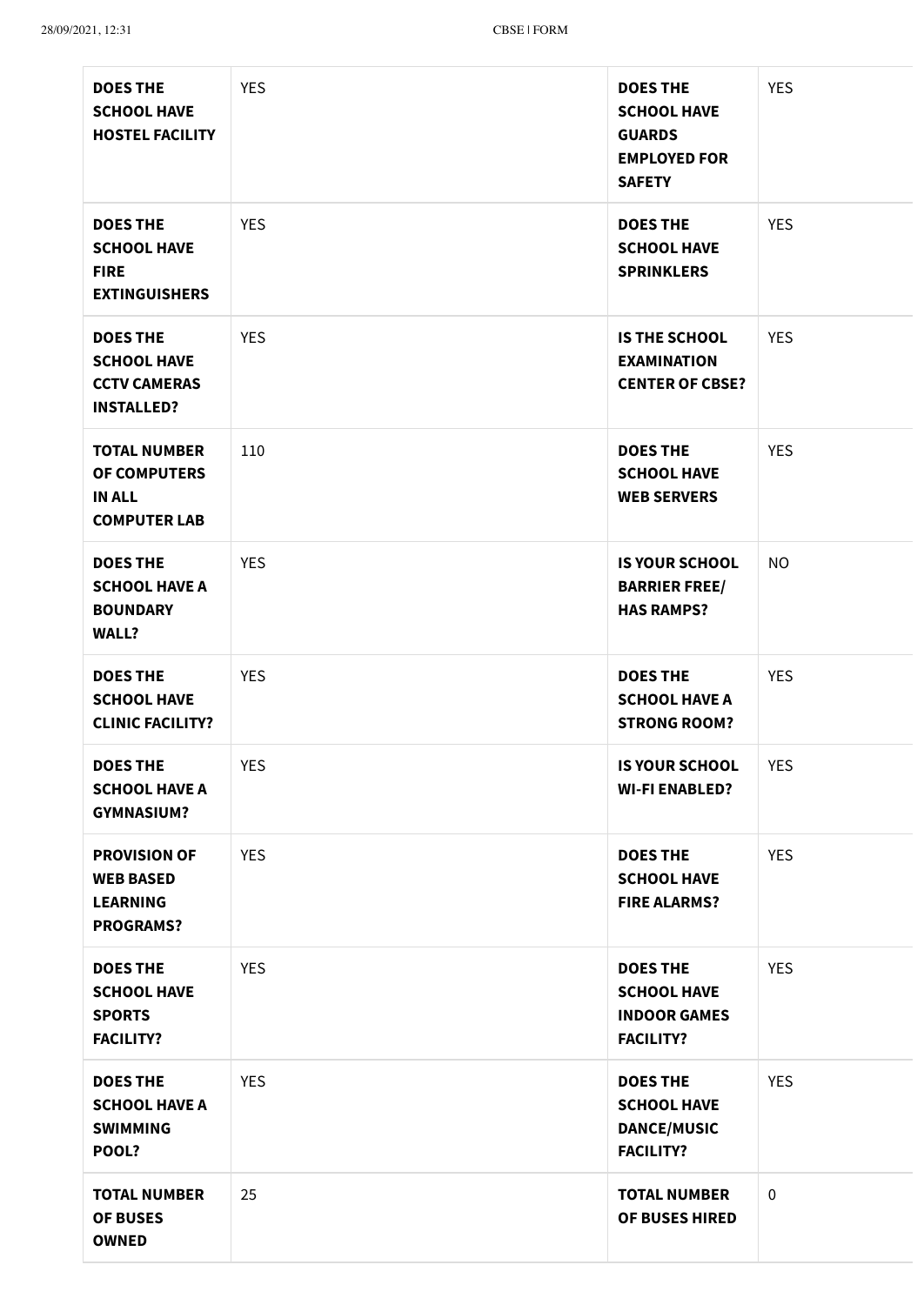| <b>TOTAL NUMBER</b><br><b>OF</b><br><b>VANS/MATADORS</b>                                                                                                                                                         | 03                                                                                               | <b>TOTAL NUMBER</b><br><b>OF DRIVERS</b>                                                                            | 27                                                         |
|------------------------------------------------------------------------------------------------------------------------------------------------------------------------------------------------------------------|--------------------------------------------------------------------------------------------------|---------------------------------------------------------------------------------------------------------------------|------------------------------------------------------------|
| <b>NUMBER OF</b><br><b>FEMALE</b><br><b>ATTENDANTS FOR</b><br><b>BUS DUTY</b>                                                                                                                                    | 25                                                                                               | <b>NUMBER OF</b><br><b>ACTIVITY ROOMS</b>                                                                           | 08                                                         |
| <b>NAME OF</b><br><b>TRANSPORT</b><br><b>COORDINATOR</b>                                                                                                                                                         | <b>BHAGWAN SHAH</b>                                                                              | <b>TRANSPORT</b><br><b>COORDINATOR</b><br><b>CONTACT</b>                                                            | 8827711817                                                 |
| <b>BUILDING SAFETY</b><br><b>CERTIFICATE</b>                                                                                                                                                                     | <b>VIEW</b><br>(https://saras.cbse.gov.in/oasis/PdfHandler.aspx?<br>FileName=building/50156.PDF) | <b>TRANSPORT</b><br><b>SAFETY</b><br><b>CERTIFICATE</b>                                                             | <b>VIEW</b><br>(https://saras.cbse.g<br>FileName=transport |
| <b>ARE THE HEALTH</b><br>AND HYGIENE,<br><b>TOILETS ON ALL</b><br>FLOORS,<br><b>SEPARATE</b><br><b>TOILETS FOR</b><br>STAFF, RAMPS,<br>SIGNBOARDS,<br><b>ETC. BEING</b><br><b>MAINTAINED</b><br><b>PROPERLY?</b> | <b>YES</b>                                                                                       | <b>IS THE SCHOOL</b><br><b>INFRASTRUCTURE</b><br><b>BEING USED FOR</b><br><b>ANY COMMERCIAL</b><br><b>ACTIVITY?</b> | <b>NO</b>                                                  |

## OTHER DETAILS

| <b>TOTAL BOOKS</b><br><b>AVAILABLE IN</b><br>THE SCHOOL<br><b>LIBRARY</b> | 6500           | <b>PERIODICALS IN</b><br><b>THE SCHOOL</b><br><b>LIBRARY</b>     | 12     |
|---------------------------------------------------------------------------|----------------|------------------------------------------------------------------|--------|
| <b>DAILIES IN THE</b><br><b>SCHOOL LIBRARY</b>                            | $\overline{7}$ | <b>REFERENCE</b><br><b>BOOKS IN THE</b><br><b>SCHOOL LIBRARY</b> | 4000   |
| <b>LIBRARY</b><br><b>RESOURCES</b>                                        | 12000          | <b>DOES IT HAVE</b><br><b>LIBRARY</b><br><b>SOFTWARE</b>         | No     |
| <b>LIBRARY SIZE (IN</b><br><b>SQ. METERS)</b>                             | 92.01          | <b>COMPUTER LAB</b><br>SIZE (IN SQ.<br><b>METERS</b> )           | 110.24 |
| <b>COMPOSITE</b><br><b>SCIENCE LAB SIZE</b><br>(IN SQ. METERS)            | 92.0           | <b>CHEMISTRY LAB</b><br>SIZE (IN SQ.<br><b>METERS</b> )          | 110.14 |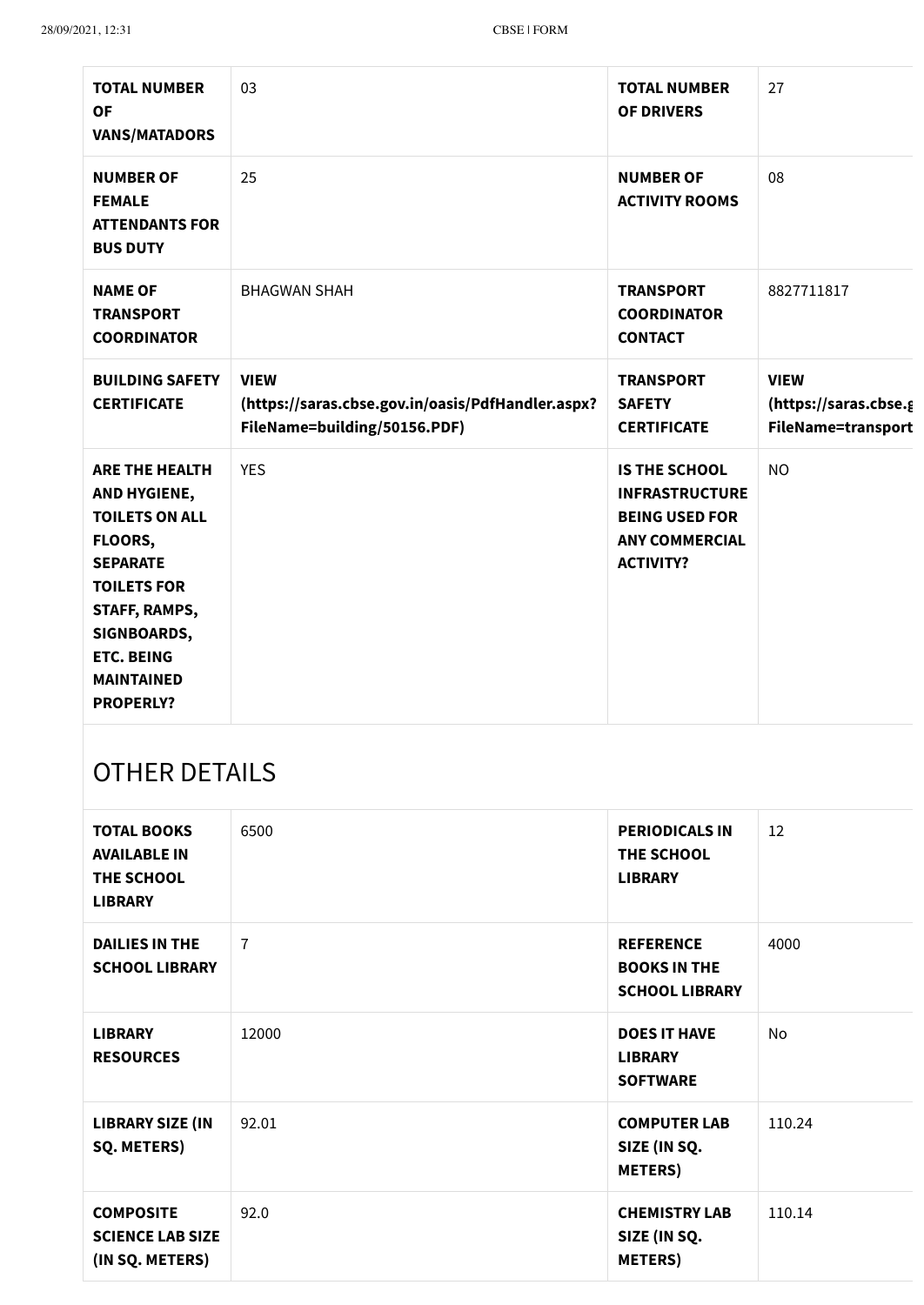| <b>PHYSICS LAB SIZE</b><br>(IN SQ. METERS)                                                                                                                                | 110.14     | <b>HOW MANY</b><br><b>ROOMS BETWEEN</b><br>400 to 500 SQ FT                                                                        | 65        |
|---------------------------------------------------------------------------------------------------------------------------------------------------------------------------|------------|------------------------------------------------------------------------------------------------------------------------------------|-----------|
| <b>DOES IT HAVE</b><br><b>LIBRARY</b><br><b>INTERNET</b>                                                                                                                  | <b>YES</b> | <b>TOTAL NUMBER</b><br><b>OF LABORATORY</b>                                                                                        | 4         |
| <b>WHETHER</b><br><b>SCHOOL HAS</b><br><b>SINGLE</b><br><b>CONTIGUOUS</b><br>PLOT ?                                                                                       | Yes        | <b>SCHOOL SITE</b><br>(TEMPORARY /<br><b>PERMANENT)</b>                                                                            | PERMANENT |
| <b>DISTANCE</b><br><b>BETWEEN TWO</b><br><b>SITES OF THE</b><br><b>SCHOOL</b>                                                                                             | $\pmb{0}$  | <b>PURPOSE FOR</b><br><b>TWO SITES OF</b><br>THE SCHOOL                                                                            | <b>NA</b> |
| <b>BIOLOGY LAB</b><br>SIZE (IN SQ.<br><b>METERS</b> )                                                                                                                     | 89.92      | <b>MATHEMATICS</b><br>LAB SIZE (IN SQ.<br><b>METERS</b> )                                                                          | 88.20     |
| <b>CERTIFYING THAT</b><br><b>NO OTHER</b><br><b>INSTITUTION</b><br><b>(APART FROM</b><br><b>SCHOOL) IS</b><br><b>RUNNING IN THE</b><br><b>CLAIMED LAND</b><br><b>AREA</b> | Yes        | THE SCHOOL<br><b>WILL NOT RUN</b><br><b>ANY BRANCH IN</b><br><b>THE PREVIOUS</b><br><b>PLOT WITH SAME</b><br><b>AFFILIATION NO</b> | Yes       |
| <b>HOW MANY</b><br><b>ROOMS LESS</b><br>THAN 400 SQ FT                                                                                                                    | $\pmb{0}$  | <b>HOW MANY</b><br><b>ROOMS GREATER</b><br>THAN 500 SQ FT                                                                          | 9         |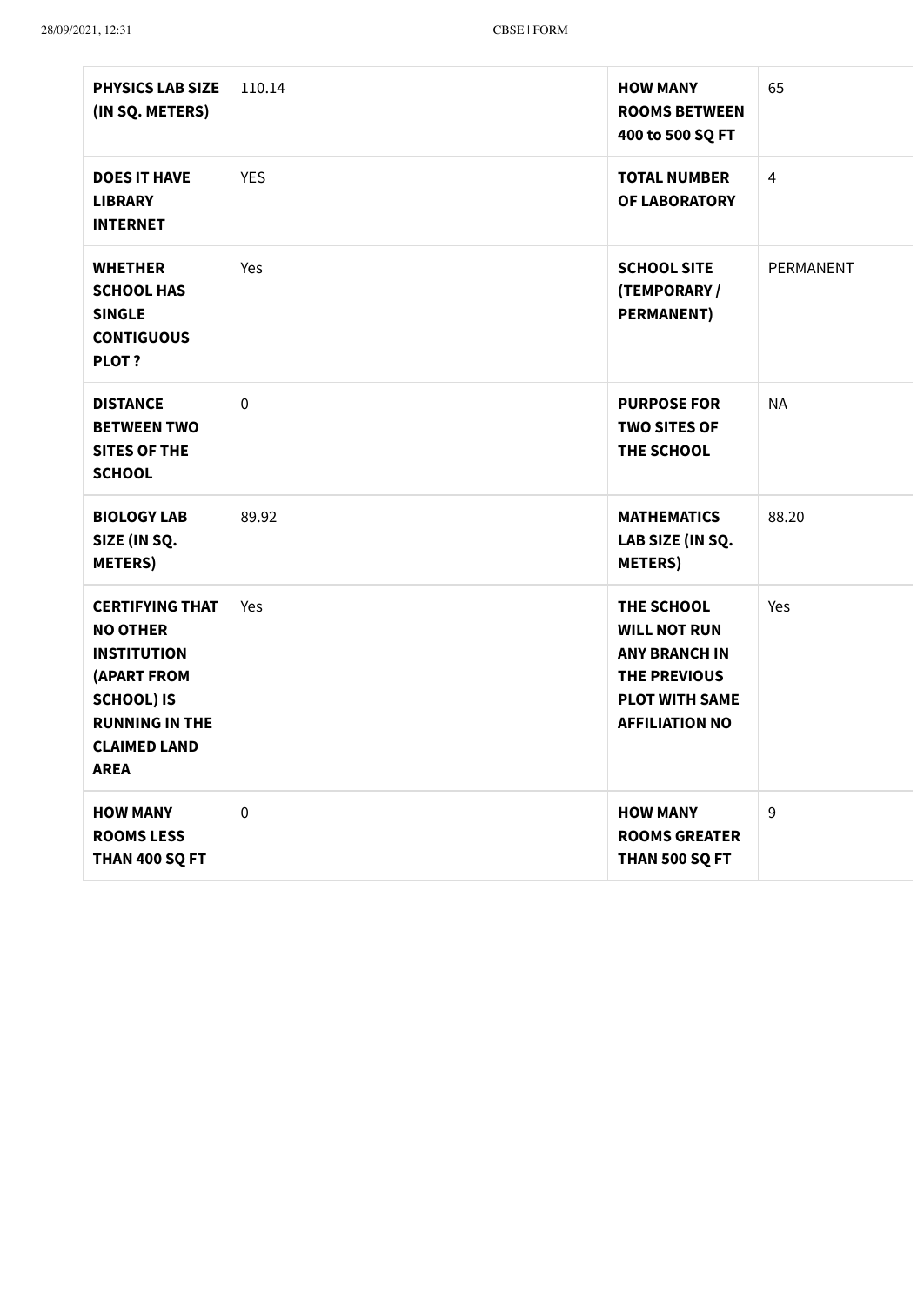**LOCATION DETAILS 50156--MACRO VISION ACADEMY Dated : 23/09/2020**

| <b>NEAREST</b><br><b>NATIONALISED BANK</b> | <b>BANK OF BARODA</b>                          | <b>DISTANCE OF BANK FROM SCHOOL IN KM</b>                      | 0.700 |
|--------------------------------------------|------------------------------------------------|----------------------------------------------------------------|-------|
| <b>NEAREST BUS STATION</b>                 | <b>PUSHPAK BUS STAND</b>                       | <b>DISTANCE OF BUS TERMINAL FROM</b><br><b>SCHOOL IN KM</b>    | 05    |
| <b>NEAREST RAILWAY</b><br><b>STATION</b>   | <b>BURHANPUR</b>                               | <b>DISTANCE OF RAILWAY STATION FROM</b><br><b>SCHOOL IN KM</b> | 08    |
| <b>NEAREST AIRPORT</b>                     | <b>INDORF</b>                                  | <b>DISTANCE OF AIRPORT FROM SCHOOL IN</b><br><b>KM</b>         | 180   |
| <b>NEAREST HOSPITAL</b>                    | ALL IS WELL MULTI SPECIALTY<br><b>HOSPITAL</b> | <b>DISTANCE OF HOSPITAL FROM SCHOOL IN</b><br>KМ               | 0.750 |
| <b>NEAREST POLICE</b><br><b>STATION</b>    | <b>SHIKARPURA</b>                              | <b>DISTANCE OF POLICE STATION FROM</b><br><b>SCHOOL IN KM</b>  | 03    |
| <b>NEAREST METRO</b><br><b>STATION</b>     |                                                | <b>DISTANCE OF METRO FROM SCHOOL IN</b><br><b>KM</b>           |       |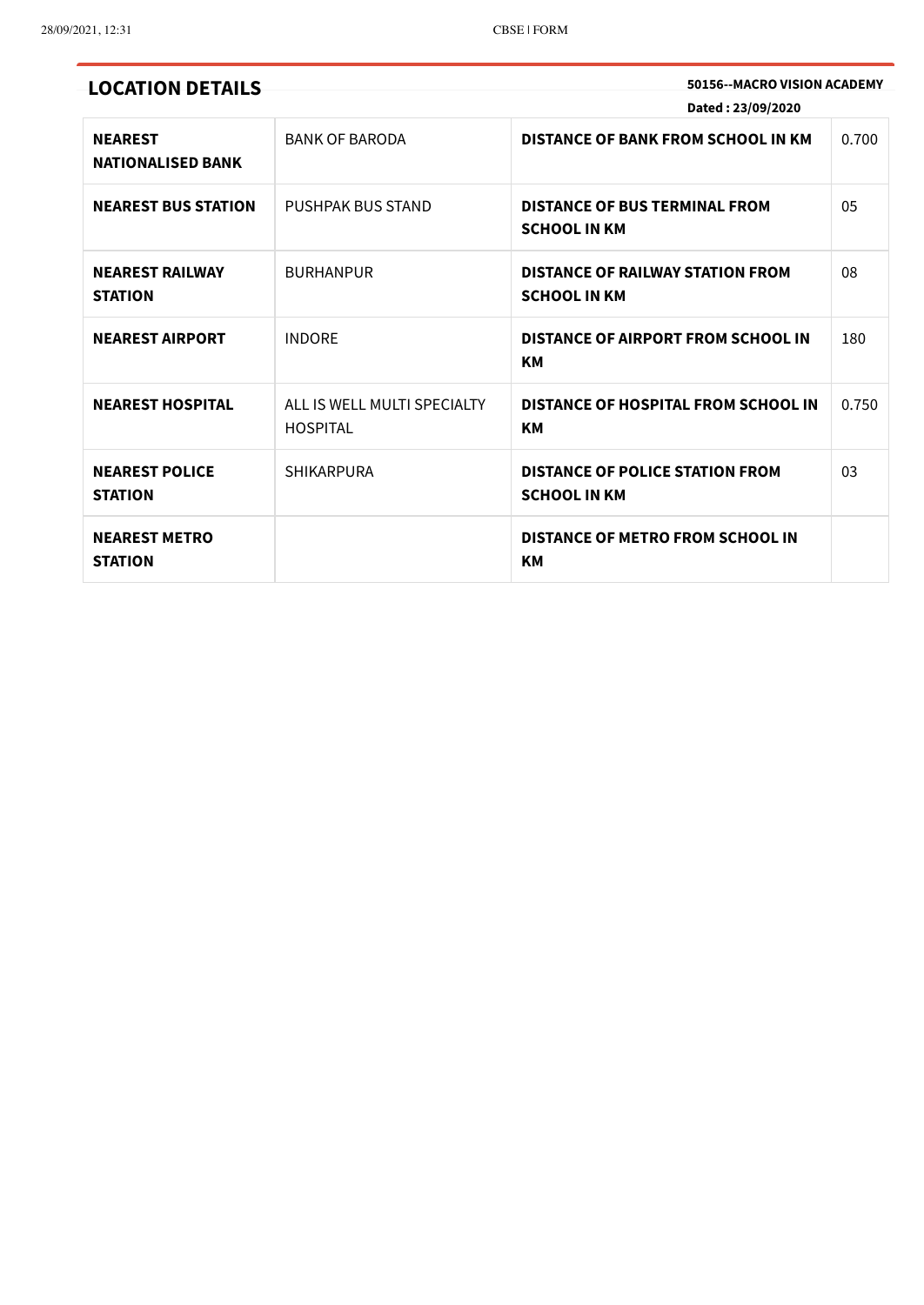| <b>CHAIRMAN/PRESIDENT'S CORRESPONDENT DETAIL AND SMC</b>                                                                       |                                        |                                                                           | 50156--MACRO VISION ACADEMY<br>Dated: 09/04/2021                                        |
|--------------------------------------------------------------------------------------------------------------------------------|----------------------------------------|---------------------------------------------------------------------------|-----------------------------------------------------------------------------------------|
| <b>CHAIRMAN/PRESIDENT'S/</b><br><b>CORRESPONDENT NAME</b>                                                                      | <b>MRS MANJUSHA</b><br><b>CHOUKSEY</b> | <b>CHAIRMAN/PRESIDENT'S/</b><br><b>CORRESPONDENT</b><br><b>ADDRESS</b>    | <b>MACRO VISION</b><br><b>ACADEMY CAMPUS</b><br><b>MOHAMMADPURA</b><br><b>BURHANPUR</b> |
| <b>CHAIRMAN/PRESIDENT'S/</b><br><b>CORRESPONDENT PHONE</b><br>(OFFICE)                                                         | 7879888888                             | <b>CHAIRMAN/PRESIDENT'S/</b><br><b>CORRESPONDENT PHONE</b><br>(RESIDENCE) | 7879888888                                                                              |
| <b>SECRETARY NAME</b>                                                                                                          | MR ANAND PRAKASH<br><b>CHOUKSEY</b>    | <b>TOTAL MEMBERS</b>                                                      | 10                                                                                      |
| WHETHER THE SCHOOL MANAGING COMMITTEE HAS BEEN<br><b>CONSTITUTED AS PER OF REQUIREMENTS OF AFFILIATION</b><br><b>BYE-LAWS?</b> |                                        | Yes                                                                       |                                                                                         |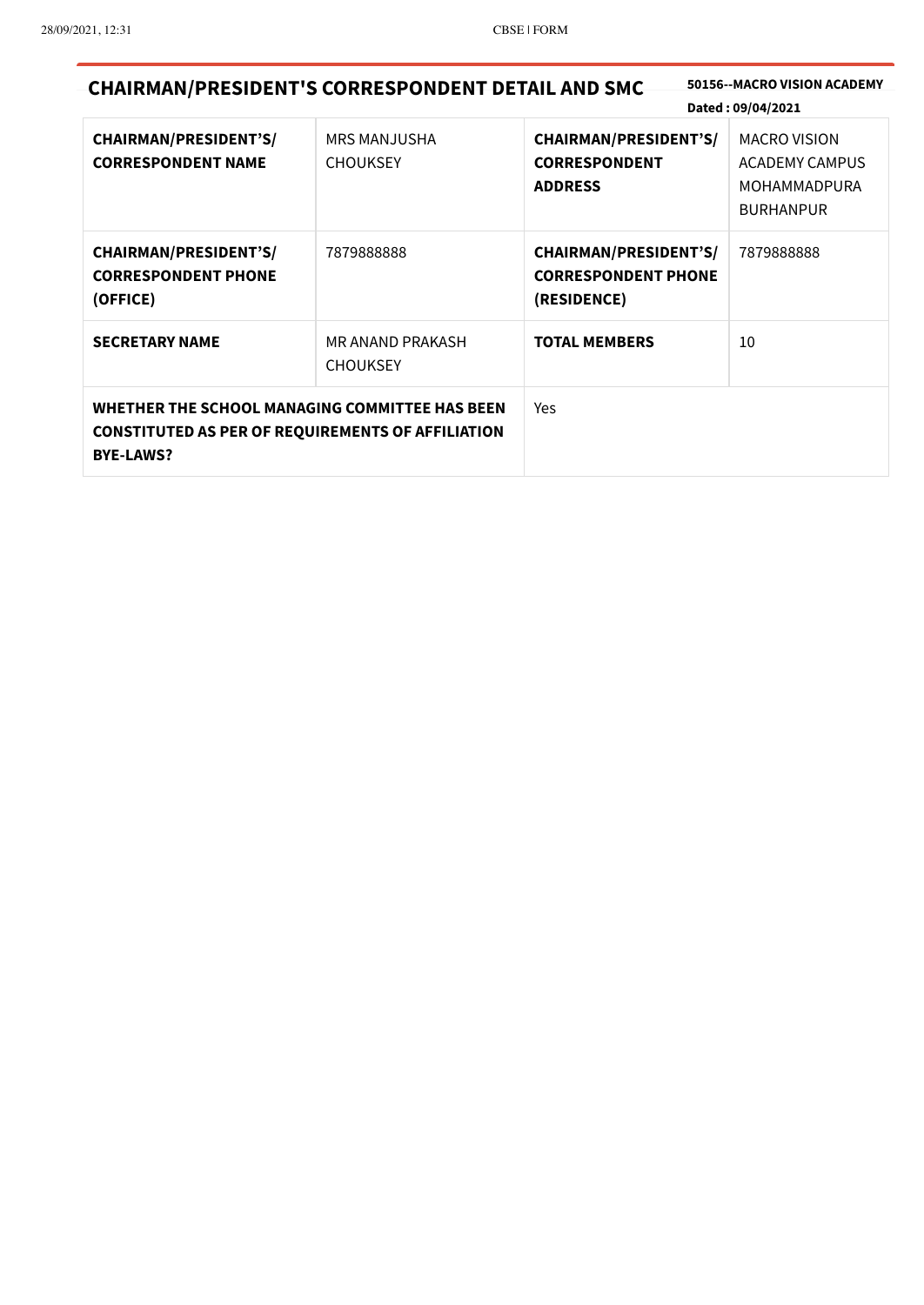**SCHOOL WEBSITE INFORMATION 50156--MACRO VISION ACADEMY**

**Dated : 09/04/2021**

| URL OF SCHOOL WEBSITE                                                                                                                                                                                                                                                      |                | <b>DETAILS OF CURRICULUM</b>                                                                                                   | <b>No</b> |  |
|----------------------------------------------------------------------------------------------------------------------------------------------------------------------------------------------------------------------------------------------------------------------------|----------------|--------------------------------------------------------------------------------------------------------------------------------|-----------|--|
| <b>SCHOOL MANAGING COMMITTEE</b><br><b>INFORMATION</b>                                                                                                                                                                                                                     | <b>No</b>      | <b>TRANSFER CERTIFICATE SAMPLE</b>                                                                                             | <b>No</b> |  |
| <b>NORMS FOLLOWED FOR FIXING FEE</b>                                                                                                                                                                                                                                       | No.            | <b>SELF AFFIDAVIT OF SCHOOL</b>                                                                                                | <b>No</b> |  |
| <b>AFFILIATION STATUS</b><br>(MIDDLE/SECONDARY/SENIOR<br><b>SECONDARY)</b>                                                                                                                                                                                                 | N <sub>o</sub> | <b>DETAILS OF INFRASTRUCTURE</b>                                                                                               | <b>No</b> |  |
| <b>DETAILS OF TEACHERS INCLUDING</b><br><b>QUALIFICATIONS</b>                                                                                                                                                                                                              | No             | <b>DETAILS OF TEACHERS TRAINING</b>                                                                                            | <b>No</b> |  |
| THE NUMBER OF STUDENTS CLASS<br><b>WISE</b>                                                                                                                                                                                                                                | <b>No</b>      | LIST OF BOOKS PRESCRIBED IN VARIOUS CLASSES                                                                                    | <b>No</b> |  |
| <b>ANNUAL REPORT</b>                                                                                                                                                                                                                                                       | No             | <b>SCHOOL CIRCULARS</b>                                                                                                        | <b>No</b> |  |
| POSTAL ADDRESS AND E-MAIL,<br><b>TELEPHONE NOS. OF SCHOOL AND</b><br><b>AUTHORITIES</b>                                                                                                                                                                                    | No             | AS PER THE SECTION (2.4.9) OF AFFILIATION BYE-LAWS,<br><b>INFORMATION WITH REGARD TO FEES CHARGED FOR</b><br><b>EACH CLASS</b> | <b>No</b> |  |
| <b>PERIOD OF AFFILIATION</b>                                                                                                                                                                                                                                               | No.            | <b>ACADEMIC CALENDAR OF THE SCHOOL</b>                                                                                         | <b>No</b> |  |
| AS PER THE SECTION (2.4.7 (B)) OF AFFILIATION BYE-LAWS, WRITTEN DECLARATION DULY SIGNED BY THE<br><b>No</b><br>MANAGER AND THE PRINCIPAL TO THE EFFECT THAT THEY HAVE GONE THROUGH THE CONTENTS OF THE<br><b>BOOKS PRESCRIBED BY THE SCHOOL AND OWN THE RESPONSIBILITY</b> |                |                                                                                                                                |           |  |

**ACADEMIC ACHIEVEMENTS; WRITE UP ON ALL EFFORTS MADE IN THE FIELD OF ENVIRONMENT EDUCATION, SPORTS ACHIEVEMENTS, INNOVATIONS, OVERALL RESULTS, PTA ACTIVITIES, IMPORTANT SMC DECISIONS BEEN ADDED IN ANNUAL REPORT OF THE SCHOOL** No